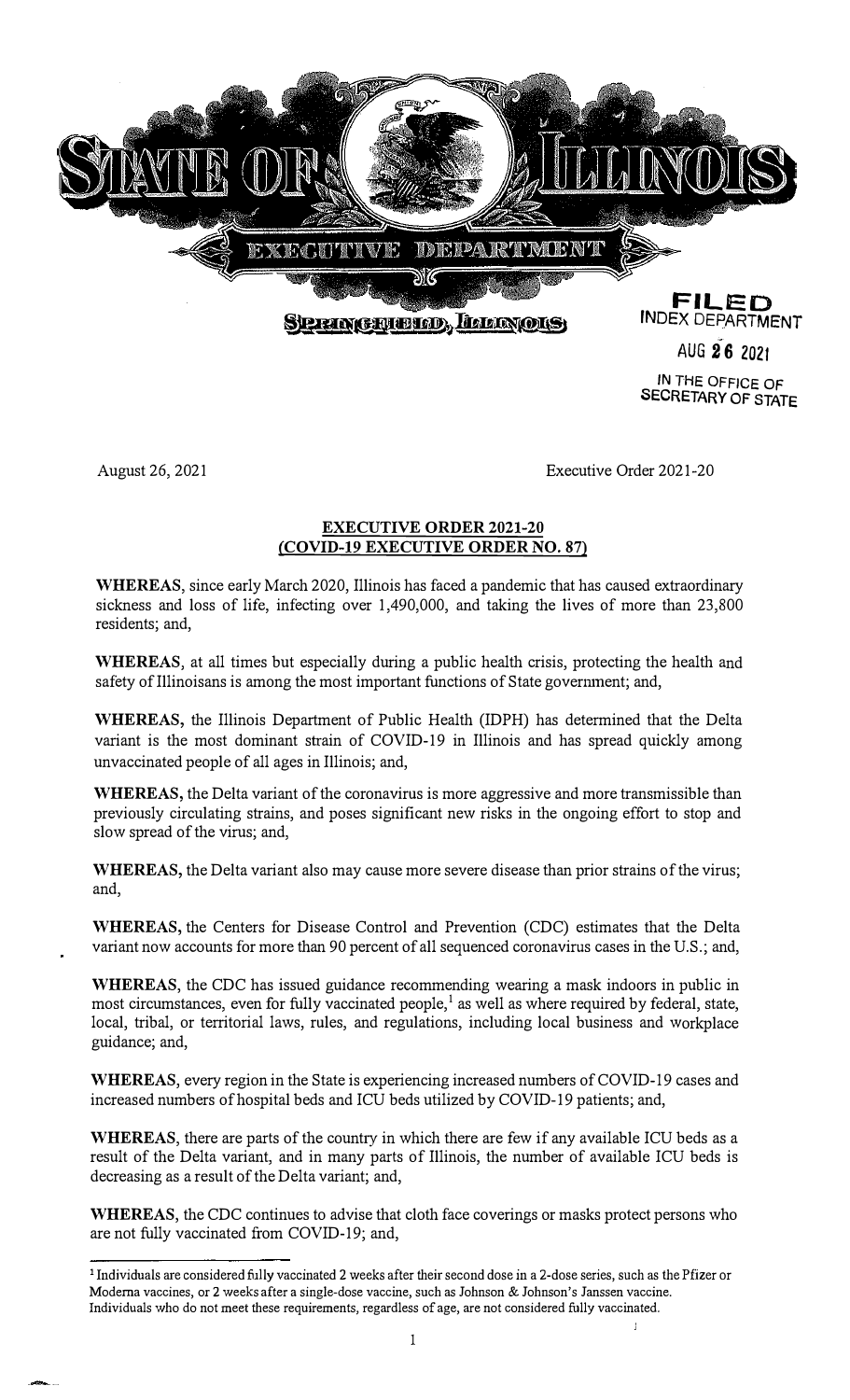**WHEREAS,** social distancing, face coverings, and other public health precautions have proved to be critical in slowing and stopping the spread of COVID-19; and,

**WHEREAS,** COVID-19 cases for 5 to 11-year-olds and 12 to 17-year-olds went up dramatically over the past month; and,

**WHEREAS,** the CDC has recognized vaccination as the leading public health prevention strategy to end the COVID-19 pandemic and recommends that all teachers, staff, and eligible students be vaccinated as soon as possible; and,

**WHEREAS,** COVID-19 vaccines are safe, effective, and widely available free of cost to any Illinois resident 12 years of age and older; and,

**WHEREAS,** while over 6.7 million Illinoisans have been fully vaccinated against COVID-19, in order to protect against the rapid spread of the Delta variant, additional steps are necessary to ensure that the number of vaccinated residents continues to increase and includes individuals working in certain settings of concern, including those who work around children under the age of 12; and,

**WHEREAS,** increasing vaccination rates in schools is the strongest protective measure against COVID-19 available and, together with masking and regular testing, is vital to providing inperson instruction in as safe a manner as possible; and,

**WHEREAS,** health care workers, and particularly those involved in direct patient care, face an increased risk of exposure to COVID-19; and,

**WHEREAS,** stopping the spread of COVID-19 in health care settings is critically important because of the concentration of people in many of these settings and the presence of people with underlying conditions or compromised immune systems; and,

**WHEREAS,** requiring individuals in health care settings to receive a COVID-19 vaccine or undergo regular testing can help prevent outbreaks and reduce transmission to vulnerable individuals who may be at a higher risk of severe disease; and,

**WHEREAS,** statewide measures are necessary to protect particularly vulnerable individuals, as well as employees, in high-risk health care settings; and,

WHEREAS, it is the duty of every employer to protect the health and safety of employees by establishing and maintaining a healthy and safe work enviromnent and requiring employees to comply with health and safety measures; and,

**WHEREAS,** in light of the continued spread of COVID-19, the increasing threat of the Delta variant, and the significant percentage of the population that remains unvaccinated, I declared on August 20, 2021 that the current circumstances in Illinois surrounding the spread of COVID-19 continue to constitute an epidemic emergency and a public health emergency under Section 4 of the Illinois Emergency Management Agency Act;

**THEREFORE,** by the powers vested in me as the Governor of the State of Illinois, pursuant to the Illinois Constitution and the Illinois Emergency Management Agency Act, 20 ILCS 3305, Sections 7(1), 7(2), 7(3), 7(8), 7(12), and Section 19 thereof, and consistent with the powers in public health laws, I hereby order the following effective immediately:

**Section 1: Face covering requirements for individuals.** Beginning on Monday, August 30, 2021, all individuals in Illinois who are age two or over and able to medically tolerate a face covering (a mask or cloth face covering) shall be required to cover their nose and mouth with a face covering when in an indoor public place. Illinoisans should also consider wearing a mask in crowded outdoor settings and for activities that involve close contact with others who are not fully vaccinated.

Face coverings may be removed temporarily while actively eating or drinking (including in bars or restaurants), and may be removed by workers at workplaces when they can consistently maintain six feet of distance (such as when workers are in their office or cubicle space).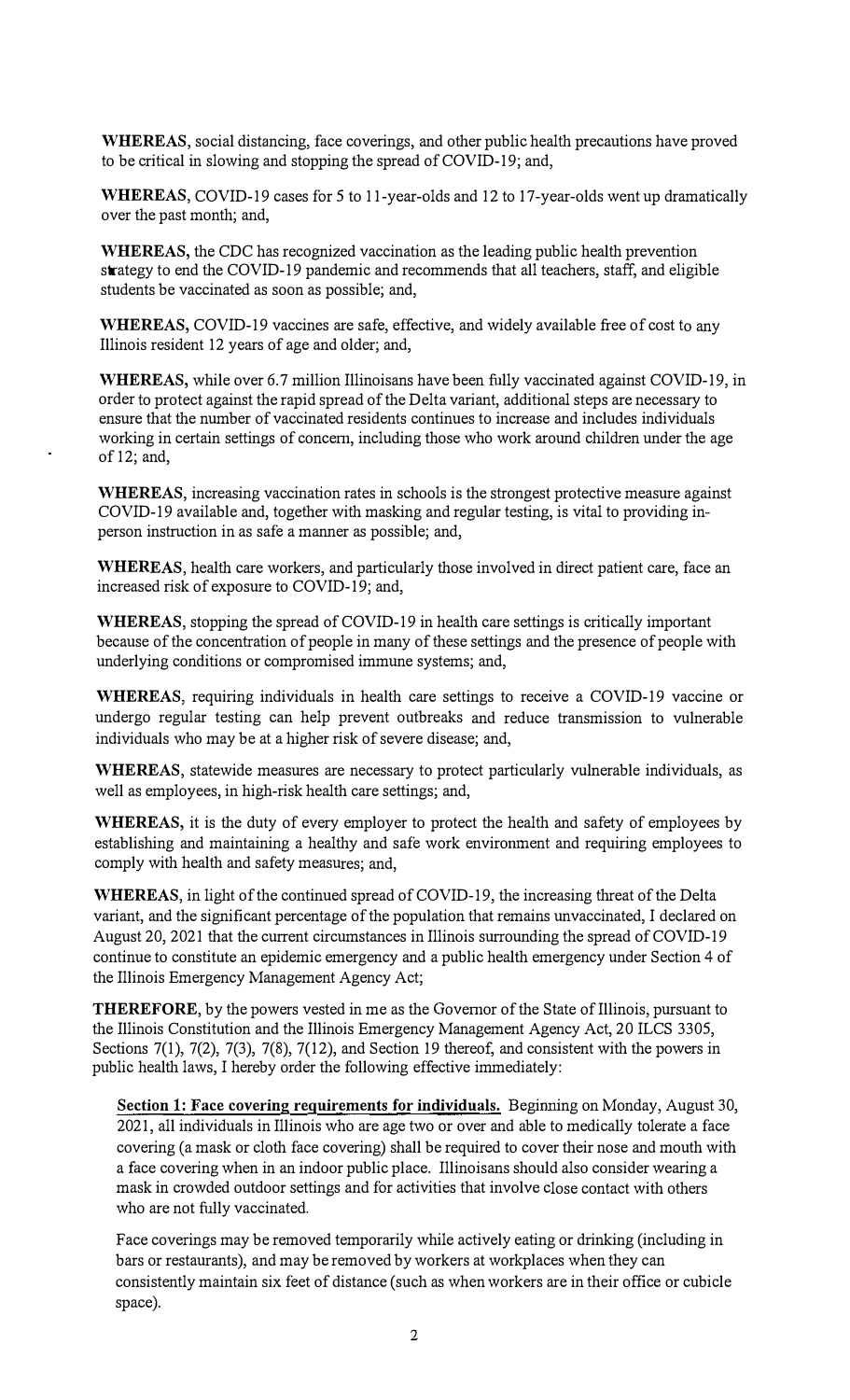**All individuals, including those who are fully vaccinated, shall continue to be required to wear a face covering (1) on planes, buses, trains, and other fonns of public transportation and in transportation hubs such as airports and train and bus stations; (2) in congregate facilities such as correctional facilities and homeless shelters; and (3) in healthcare settings.** 

#### **Section 2: Vaccination Requirements for Health Care Workers.**

- **a. Definitions** 
	- 1. **"Health Care Worker" means any person who (I) is employed by, volunteers for, or is contracted to provide services for a Health Care Facility, or is employed by an entity that is contracted to provide services to a Health Care Facility, and (2) is in close contact (fewer than 6 feet) with other persons in the facility for more than I 5 minutes at least once a week on a regular basis as determined by the Health Care Facility. The tenn "Health Care Worker" does not include any person who is employed by, volunteers for, or is contracted to provide services for any State-owned or operated facility. The tenn "Health Care Worker" also does not include any person who is present at the Health Care Facility for only a short period of time and whose moments of close physical proximity to others on site are fleeting ( e.g., contractors making deliveries to a site where they remain physically distanced from others or briefly entering a site to pick up a shipment).**
	- 11. **"Health Care Facility" means any institution, building, or agency, or portion of an institution, building or agency, whether public or private (for-profit or nonprofit), that is used, operated or designed to provide health services, medical treatment or nursing, or rehabilitative or preventive care to any person or persons. This includes, but is not limited**  to, ambulatory surgical treatment centers, hospices, hospitals, physician **offices, dental offices, free-standing emergency centers, urgent care facilities, birth centers, post-surgical recovery care facilities, end-stage renal disease facilities, long-tenn care facilities (including skilled and intennediate long-term care facilities licensed under the Nursing Home Care Act, the ID/DD Community Care Act or the MC/DD Act), Specialized Mental Health Rehabilitation Facilities, assisted living facilities, supportive living facilities, medical assistance facilities, mental health centers, outpatient facilities, public health centers, rehabilitation facilities, residential treatment facilities, and adult day care centers. The tenn "Health Care Facility" does not include any State-owned or operated facilities.**
	- iii. An individual is "fully vaccinated against COVID-19" two weeks after **receiving the second dose in a two-dose series of a COVID-19 vaccine authorized for emergency use, licensed, or otherwise approved by the U.S. Food and Drug Administration (FDA), or two weeks after receiving a single-dose COVID-19 vaccine authorized for emergency use, licensed, or otherwise approved by the FDA.**
- **b. All Health Care Workers must have, at a minimum, the first dose of a two-dose COVID-19 vaccine series or a single-dose COVID-19 vaccine within 10 days after issuance of this Executive Order, and be fully vaccinated against COVID-19 within 30 days following administration of their first dose in a two-dose vaccination series. Any Health Care Workers who have not established that they are fully vaccinated against COVID-19 must be tested consistent with the requirements of Subsection ( d). To establish that they are fully vaccinated against COVID-19, Health Care Workers must provide proof of full vaccination against COVID-19 to the Health Care Facility. Proof of COVID-19 vaccination may be met by providing one of the following:(!) a CDC COVID-19 vaccination record card or photograph of the card; (2) documentation of vaccination from a health care provider or electronic health record; or (3) state immunization records.**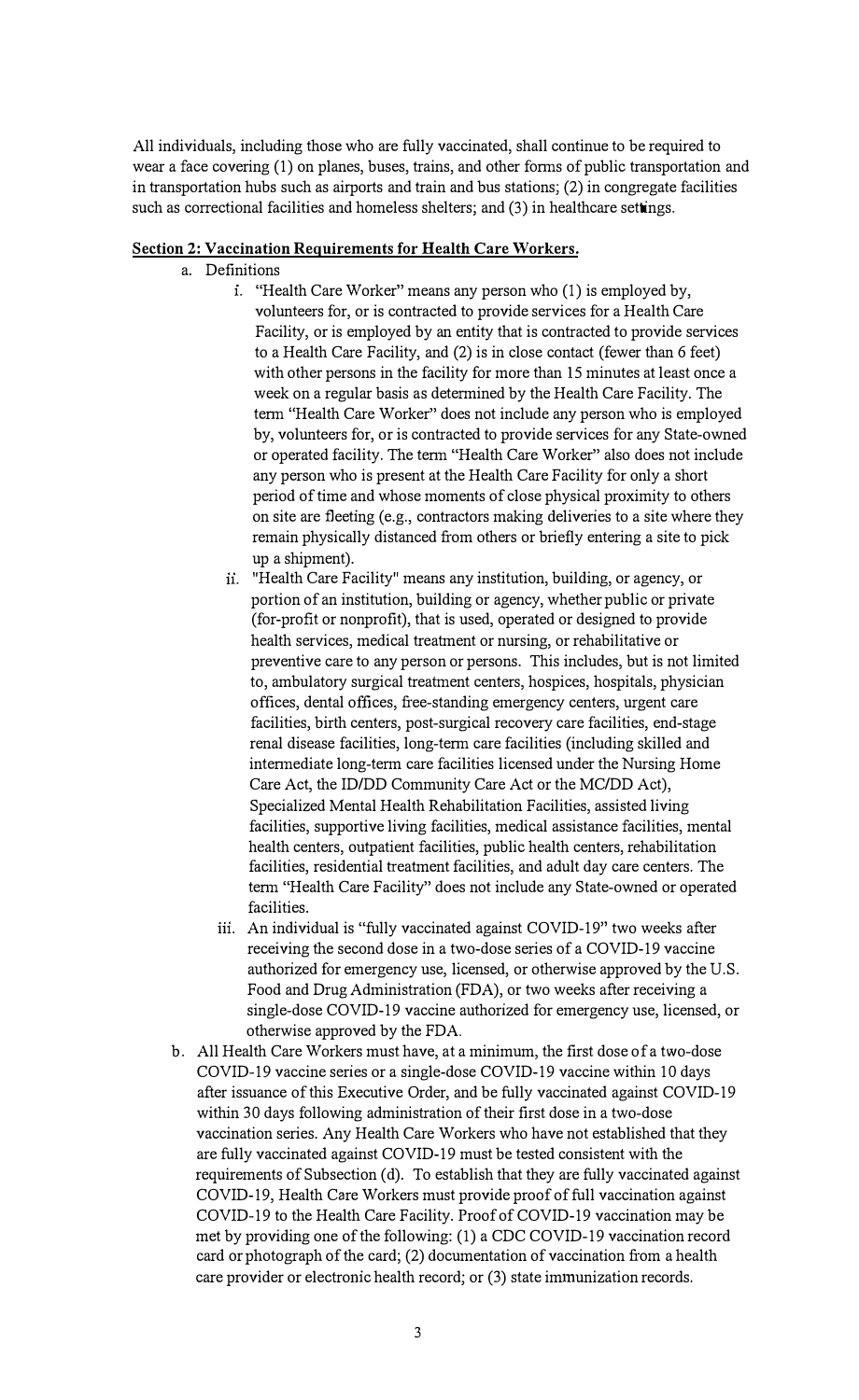- c. Health Care Facilities shall exclude Health Care Workers who are not fully vaccinated against COVID-19 from the premises unless they comply with the testing requirements specified in Subsection (d).
- d. Beginning 10 days after issuance of this Executive Order, to enter or work at or for a Health Care Facility, Health Care Workers who have not been fully vaccinated against COVID-19 must undergo testing for COVID-19, as described below, until they establish that they are fully vaccinated against COVID-19:
	- i. Health Care Workers who are not fully vaccinated against COVID-19 must be tested for COVID-19 weekly, at a minimum. The testing must be done using a test that either has Emergency Use Authorization by the FDA or is be operating per the Laboratory Developed Test requirements by the U.S. Centers for Medicare and Medicaid Services.
	- ii. Such testing for Health Care Workers who are not fully vaccinated against COVID-19 must be conducted on-site at the Health Care Facility or the Health Care Facility must obtain proof or confirmation from the Health Care Worker of a negative test result obtained elsewhere.
	- iii. IDPH recommends that Health Care Workers be tested using a PCR test if available.
- e. Individuals are exempt from the requirement to be fully vaccinated against COVID-19 if (1) vaccination is medically contraindicated, including any individual who is entitled to an accommodation under the Americans with Disabilities Act or any other law applicable to a disability-related reasonable accommodation, or (2) vaccination would require the individual to violate or forgo a sincerely held religious belief, practice, or observance. Individuals who demonstrate they are exempt from the vaccination requirement shall undergo, at a minimum, weekly testing as provided for in Subsection (d).
- f State agencies, including but not limited to IDPH, the Illinois Department of Human Services, and the Illinois Department of Healthcare and Family Services, may promulgate emergency rules as necessary to effectuate this Executive Order.

# **Section 3: Vaccination Requirements for School Personnel.**

- a. Definitions
	- 1. "School Personnel" means any person who (1) is employed by, volunteers for, or is contracted to provide services for a School or school district serving students in pre-kindergarten through 12th grade, or who is employed by an entity that is contracted to provide services to a School, school district, or students of a School, and (2) is in close contact (fewer than 6 feet) with other persons in the School for more than 15 minutes at least once a week on a regular basis as determined by the School. The term "School Personnel" does not include any person who is present at the School for only a short period of time and whose moments of close physical proximity to others on site are fleeting (e.g., contractors making deliveries to a site where they remain physically distanced from others or briefly entering a site to pick up a shipment).
	- ii. "School" means any public or nonpublic elementary or secondary school, including charter schools, serving students in pre-kindergarten through 12th grade, including any State-operated residential schools such as the Philip J. Rock Center and School, the Illinois School for the Visually Impaired, the Illinois School for the Deaf, and the Illinois Mathematics and Science Academy. The tenn "School" does not include the Illinois Department of Juvenile Justice.
	- iii. An individual is "fully vaccinated against COVID-19" two weeks after receiving the second dose in a two-dose series of a COVID-19 vaccine authorized for emergency use, licensed, or otherwise approved by the UFDA, or two weeks after receiving a single-dose COVID-19 vaccine authorized for emergency use, licensed, or otherwise approved by the FDA.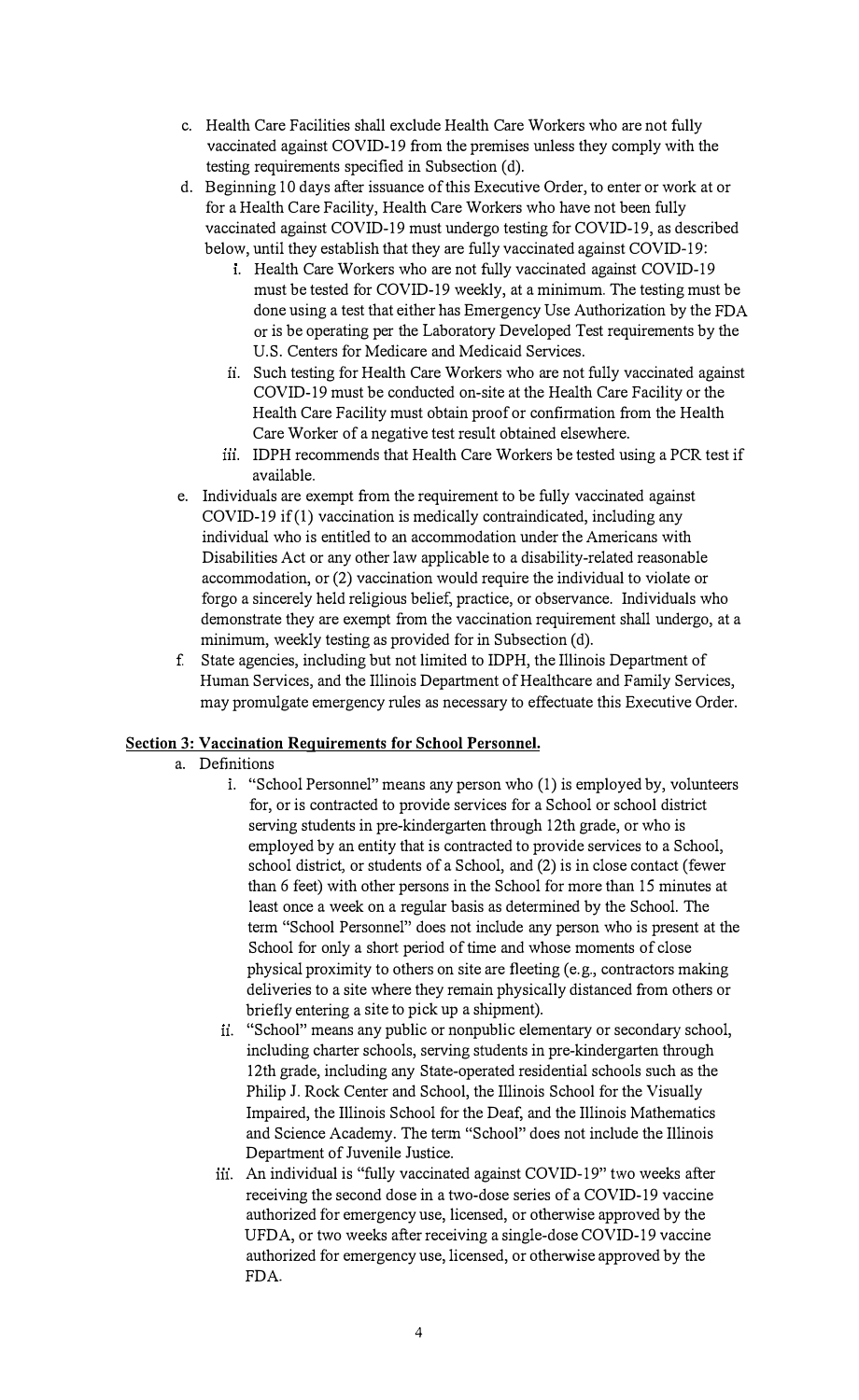- **b. All School Personnel must have, at a minimum, the first dose of a two-dose COVID-19 vaccine series or a single-dose COVID-19 vaccine within 10 days after issuance of this Executive Order, and be fully vaccinated against COVID-19 within 30 days following administration of their first dose in a two-dose vaccination series. Any School Personnel who have not established that they are fully vaccinated against COVID-19 must be tested consistent with the**  requirements of Subsection (d). To establish that they are fully vaccinated against **COVID-19, School Personnel must provide proof of full vaccination against COVID-19 to the School. Proof of COVID-19 vaccination may be met by providing one of the following: (1) a CDC COVID-19 vaccination record card or photograph of the card; (2) documentation of vaccination from a health care provider or electronic health record; or (3) state immunization records.**
- **c. Schools shall exclude School Personnel who are not fully vaccinated against COVID-19 from the premises unless they comply with the testing requirements**  specified in Subsection (d).
- **d. Beginning 10 days after issuance of this Executive Order, to enter or work at or for a School, School Personnel who have not been fully vaccinated against COVID-19 must undergo testing for COVID-19, as described below, until they establish that they are fully vaccinated against COVID-19:** 
	- **1. School Personnel who are not fully vaccinated against COVID-19 must be tested for COVID-19 weekly, at a minimum. The testing must be done using a test that either has Emergency Use Authorization by the**  FDA or be operating per the Laboratory Developed Test requirements **by the U.S. Centers for Medicare and Medicaid Services.**
	- **11. Such testing for School Personnel who are not fully vaccinated against COVID-19 must be conducted on-site at the School or the School must obtain proof or confirmation from the School Personnel of a negative test result obtained elsewhere.**
	- **m. IDPH recommends that School Personnel be tested using a PCR test if available.**
- **e. Individuals are exempt from the requirement to be fully vaccinated against COVID-19 if(l) vaccination is medically contraindicated, including any individual who is entitled to an accommodation under the Americans with Disabilities Act or any other law applicable to a disability-related reasonable accommodation, or (2) vaccination would require the individual to violate or forgo a sincerely held religious belief, practice, or observance. Individuals who demonstrate they are exempt from the vaccination requirement shall undergo, at a**  minimum, weekly testing as provided for in Subsection (d).
- **f. State agencies, including but not limited to IDPH and the Illinois State Board of Education, may promulgate emergency rules as necessary to effectuate this Executive Order.**

# **Section 4: Vaccination Requirements for Higher Education.**

- **a. Definitions** 
	- **1. "Higher Education Personnel" means any person who (1) is employed by, volunteers for, or is contracted to provide services for an Institution of Higher Education, or is employed by an entity contracted to provide services for an Institution of Higher Education, and (2) is in close contact (fewer than 6 feet) with other persons on the campus or in a campus-affiliated building or location for more than 15 minutes at least once a week on a regular basis. The term "Higher Education Personnel" does not include any person who is present on the campus or at an affiliated off-campus location for only a short period oftime and whose**  moments of close physical proximity to others on site are fleeting (e.g., contractors making deliveries to a site where they remain physically **distanced from others or briefly enter a site to pick up a shipment).**
	- **11. "Institution of Higher Education" means any publicly or privately operated university, college, community college, junior college,**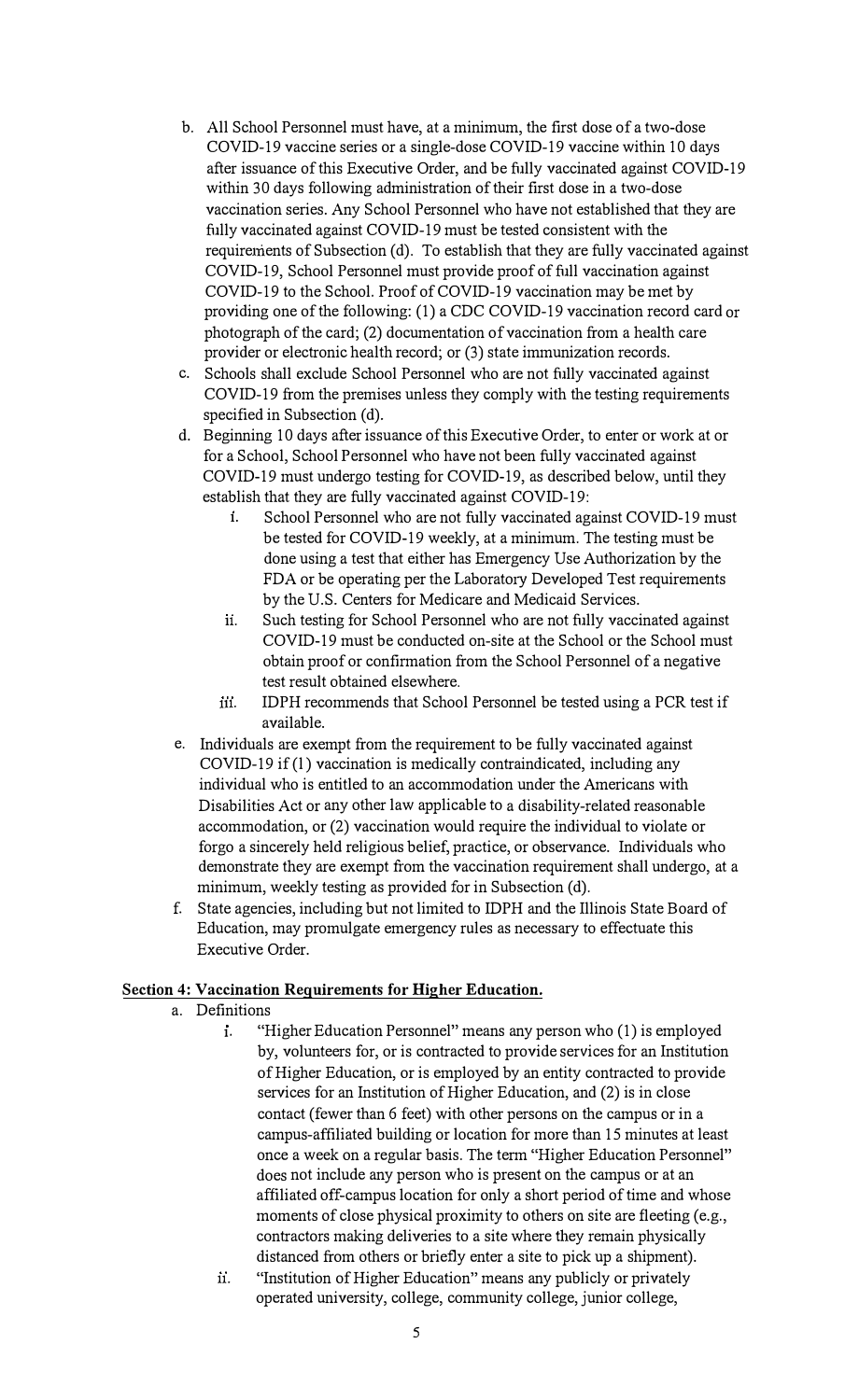**business, technical or vocational school, or other educational institution offering degrees, programs, or instruction beyond the secondary school level.** 

- iii. "Higher Education Student" means an individual enrolled in credit**bearing or non-credit bearing coursework at an Institution of Higher Education, either on campus or at an affiliated off-campus location. The tenn "Higher Education Student" does not include individuals who complete their coursework exclusively remotely.**
- **1v. An individual is "fully vaccinated against COVID-19" two weeks after receiving the second dose in a two-dose series of a COVID-19 vaccine authorized for emergency use, licensed, or otherwise approved by the FDA, or two weeks after receiving a single-dose COVID-19 vaccine authorized for emergency use, licensed, or otherwise approved by the FDA.**
- **b. All Higher Education Personnel and Higher Education Students must have, at a minimum, the first dose of a two-dose COVID-19 vaccine series or a single-dose COVID-19 vaccine within 10 days after issuance of this Executive Order, and be fully vaccinated against COVID-19 within 30 days following administration of their first dose in a two-dose vaccination series. Any Higher Education Personnel or Higher Education Students who have not established that they are fully vaccinated against COVID-19 must be tested consistent with the requirements of Subsection (d). To establish that they are fully vaccinated against COVID-19,**  Higher Education Persomel and Higher Education Students must provide proof of **full vaccination against COVID-19 to the Institution of Higher Education. Proof of COVID-19 vaccination may be met by providing one of the following: (1) a CDC COVID-19 vaccination record card or photograph of the card; (2) documentation of vaccination from a health care provider or electronic health record; or (3) state immunization records.**
- **c. An Institution of Higher Education shall exclude Higher Education Personnel and Higher Education Students who are not fully vaccinated against COVID-19 from the premises unless they comply with the testing requirements specified in**  Subsection (d).
- **d. Beginning 10 days after issuance of this Executive Order, to enter or work at or for an Institution of Higher Education, Higher Education Personnel and Higher Education Students who have not been fully vaccinated against COVID-19 must undergo testing for COVID-19, as described below, until they establish that they are fully vaccinated against COVID-19:** 
	- **1. Higher Education Personnel and Higher Education Students who are not fully vaccinated against COVID-19 must be tested for COVID-19 weekly, at a minimum. Testing must be done using a test that either has Emergency Use Authorization by the FDA or be operating per the Laboratory Developed Test requirements by the U.S. Centers for Medicare and Medicaid Services.**
	- ii. Such testing for Higher Education Persomel and Higher Education **Students who are not fully vaccinated against COVID-19 must be conducted on-site at the Institution of Higher Education or the Institute of Higher Education must obtain proof or confinnation from the Higher Education Personnel or Higher Education Student who is not fully vaccinated against COVID-19 of a negative test result obtained elsewhere.**
	- **iii. IDPH recommends Higher Education Personnel and Higher Education Students be tested using PCR tests if available.**
- **e. Individuals are exempt from the requirement to be fully vaccinated against COVID-19 if(l) vaccination is medically contraindicated, including any individual who is entitled to an accommodation under the Americans with Disabilities Act or any other law applicable to a disability-related reasonable**  accommodation, or (2) vaccination would require the individual to violate or **forgo a sincerely held religious belief, practice, or observance. Individuals who**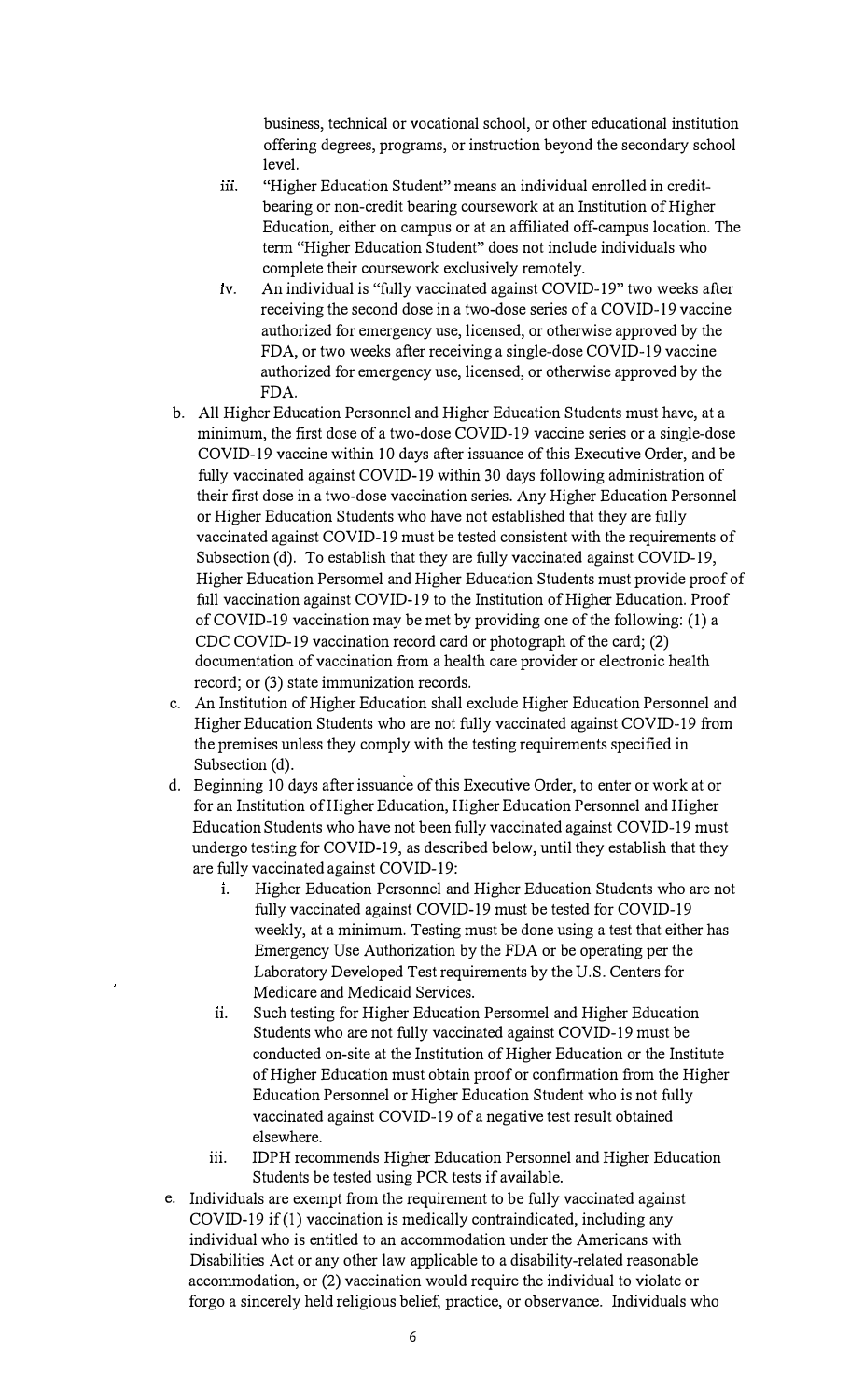**demonstrate they are exempt from the vaccination requirement shall undergo, at a**  minimum, weekly testing as provided for in Subsection (d).

**f. State agencies, including but not limited to IDPH, the Illinois Community College Board, and the Illinois Board of Higher Education, may promulgate emergency rules as necessary to effectuate this Executive Order.** 

#### **Section 5: Vaccination Requirements at State-Owned or Operated Congregate Facilities.**

- **a. Definitions** 
	- **1. "State-owned or operated congregate facilities" means congregate facilities operated by the Illinois Department of Veterans' Affairs, the Illinois Department of Human Services, the Illinois Department of Corrections, and the Illinois Department of Juvenile Justice.**
	- 11. **An individual is "fully vaccinated against COVID-19" two weeks after receiving the second dose in a two-dose series ofa COVID-19 vaccine authorized for emergency use, licensed, or otherwise approved by the U.S. FDA, or two weeks after receiving a single-dose COVID-19 vaccine authorized for emergency use, licensed, or otherwise approved by the FDA.**
- **b. All State employees at State-owned or operated congregate facilities must have both doses of a two-dose COVID-19 vaccine series or a single-dose COVID-19 vaccine by no later than October 4, 2021, subject to bargaining.**
- **c. All contractors and vendors who work at State-owned or operated congregate facilities must have both doses of a two-dose COVID-19 vaccine series or a single-dose COVID-19 vaccine by no later than October 4, 2021. This does not include any person who is present at a State-owned or operated congregate facility for only a short period of time and whose moments of close physical proximity to others on site are fleeting, as determined by the facility ( e.g., contractors making deliveries to a site where they remain physically distanced from others or briefly enter a site to pick up a shipment).**
- **d. To meet the requirement to be fully vaccinated against COVID-19, State employees and contractors and vendors at State-owned or operated congregate facilities must provide proof of full vaccination against COVID-19 to the Stateowned or operated congregate facility. Proof of COVID-19 vaccination may be met by providing one of the following: (1) a CDC COVID-19 vaccination record card or photograph of the card; (2) documentation of vaccination from a health care provider or electronic health record; or (3) state immunization records.**
- **e. Individuals will be exempt from the requirement to be fully vaccinated against COVID-19 if(l) vaccination is medically contraindicated, including any individual who is entitled to an accommodation under the Americans with Disabilities Act or any other law applicable to a disability-related reasonable accommodation, or (2) vaccination would require the individual to violate or forgo a sincerely held religious belief, practice, or observance. Individuals who demonstrate they meet the requirements for an exemption will be subject to additional testing requirements.**
- **f. The Illinois Department of Central Management Services Labor Relations team is instructed to negotiate effectuating this Executive Order with the relevant labor unions, and to bargain these provisions as appropriate under the law.**

# **Section 6: Additional Vaccination and Testing Requirements.**

- **a. Nothing in this Executive Order prohibits any entity from implementing vaccination or testing requirements for personnel, contractors, students or other visitors that exceed the requirements of this Executive Order.**
- **b. IDPH and the Illinois State Board of Education may adopt emergency rules to require facilities to conduct more frequent testing that required by this Executive Order, and nothing in this Executive Order is intended to supersede or replace any IDPH protocols for facilities to implement more frequent testing in areas of high transmission or for facilities experiencing an outbreak.**